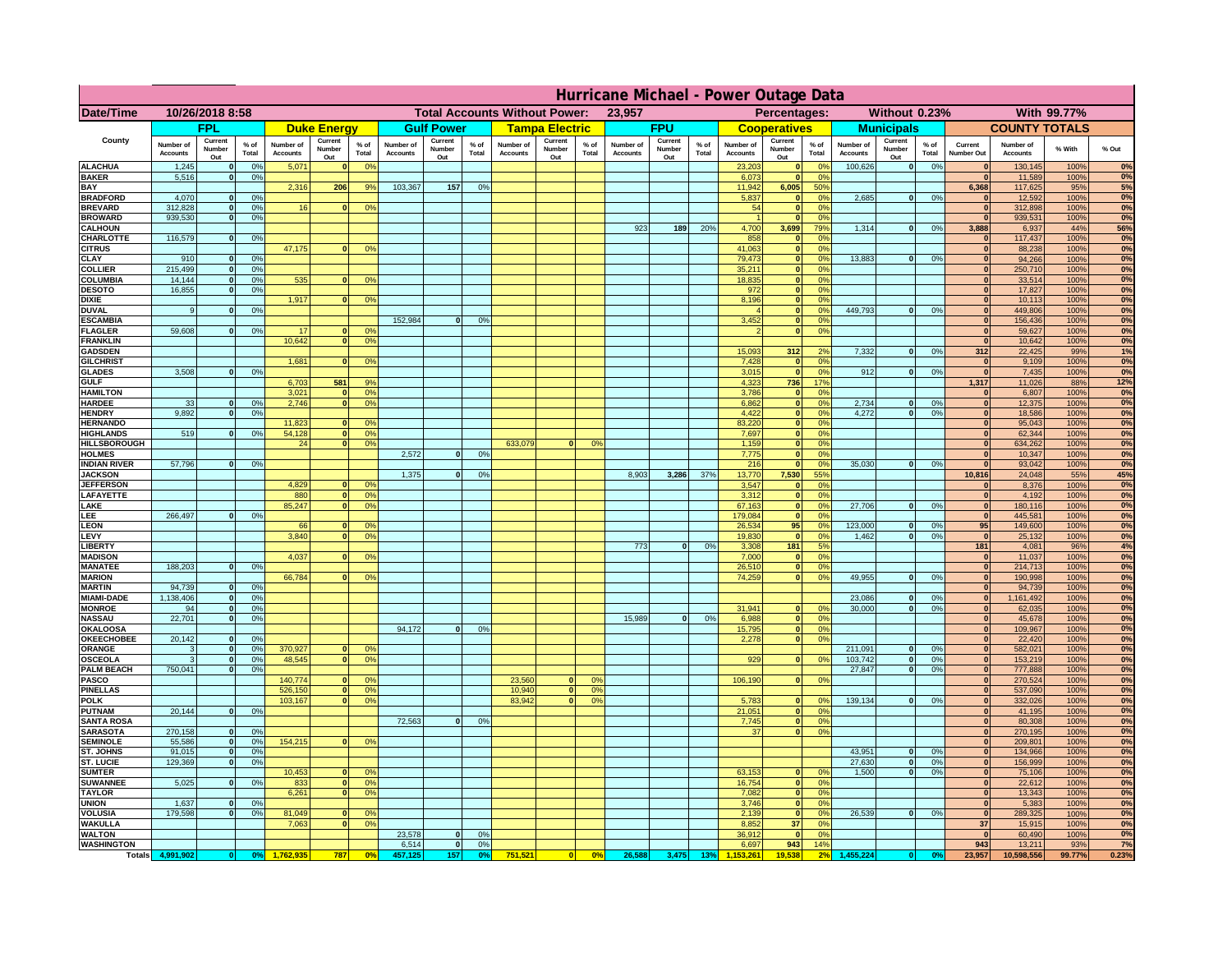# 10/26/2018 8:59 AM Hurricane Michael

| <b>Power Provider</b>                   | <b>County</b>       | <b>Number of Customers</b> | <b>Current Number Out</b> | <b>Outage Percentage</b> | <b>Estimated Restore Time</b> |
|-----------------------------------------|---------------------|----------------------------|---------------------------|--------------------------|-------------------------------|
| West Florida Electric Cooperative, Inc. | <b>JACKSON</b>      | 13,723                     | 7,483                     | 54.53%                   | >5 days                       |
| Gulf Coast Electric Cooperative, Inc.   | BAY                 | 11,942                     | 6,005                     | 50.28%                   | >5 days                       |
| Florida Public Utilities Corporation    | <b>JACKSON</b>      | 8,903                      | 3,286                     | 36.91%                   | >5 days                       |
|                                         |                     |                            |                           |                          |                               |
| West Florida Electric Cooperative, Inc. | CALHOUN             | 2,852                      | 2,061                     | 72.27%                   | >5 days                       |
| Gulf Coast Electric Cooperative, Inc.   | <b>CALHOUN</b>      | 1,848                      | 1,638                     | 88.64%                   | >5 days                       |
| West Florida Electric Cooperative, Inc. | <b>WASHINGTON</b>   | 4,260                      | 834                       | 19.58%                   | >5 days                       |
| Gulf Coast Electric Cooperative, Inc.   | <b>GULF</b>         | 4,323                      | 736                       | 17.03%                   | >5 days                       |
| Duke Energy                             | <b>GULF</b>         | 6,703                      | 581                       | 8.67%                    | <b>TBD</b>                    |
| Talquin Electric Cooperative, Inc.      | <b>GADSDEN</b>      | 15,093                     | 312                       | 2.07%                    | 72                            |
| Duke Energy                             | BAY                 | 2,316                      | 206                       | 8.89%                    | TBD                           |
| Florida Public Utilities Corporation    | <b>CALHOUN</b>      | 923                        | 189                       | 20.48%                   | >5 days                       |
| Talquin Electric Cooperative, Inc.      | <b>LIBERTY</b>      | 3,308                      | 181                       | 5.47%                    | >5 days                       |
| <b>Gulf Power Company</b>               | BAY                 | 103,367                    | 157                       | 0.15%                    | $24$                          |
|                                         |                     |                            |                           |                          |                               |
| Gulf Coast Electric Cooperative, Inc.   | <b>WASHINGTON</b>   | 2,437                      | 109                       | 4.47%                    | >5 days                       |
| Talquin Electric Cooperative, Inc.      | <b>LEON</b>         | 26,534                     | 95                        | 0.36%                    | 48                            |
| Gulf Coast Electric Cooperative, Inc.   | <b>JACKSON</b>      | 47                         | 47                        | 100.00%                  | >5 days                       |
| Talquin Electric Cooperative, Inc.      | <b>WAKULLA</b>      | 8,852                      | 37                        | 0.42%                    | Restored                      |
| Central Florida Electric Cooperative    | <b>ALACHUA</b>      | 875                        | $\mathbf 0$               | 0.00%                    | TBD                           |
| Central Florida Electric Cooperative    | <b>DIXIE</b>        | 7,595                      | $\mathbf 0$               | 0.00%                    | <b>TBD</b>                    |
| Central Florida Electric Cooperative    | <b>GILCHRIST</b>    | 7,424                      | $\mathbf 0$               | 0.00%                    | Restored                      |
| Central Florida Electric Cooperative    | LAFAYETTE           | 9                          | $\mathbf 0$               | 0.00%                    | TBD                           |
| Central Florida Electric Cooperative    | LEVY                | 17,513                     | $\pmb{0}$                 | 0.00%                    | Restored                      |
|                                         |                     | 9                          | $\mathbf 0$               |                          | TBD                           |
| Central Florida Electric Cooperative    | <b>MARION</b>       |                            |                           | 0.00%                    |                               |
| Chattahoochee Electric                  | <b>GADSDEN</b>      | 1,173                      | $\mathbf 0$               | 0.00%                    | Restored                      |
| Choctawhatchee Electric Cooperative     | <b>HOLMES</b>       | 293                        | $\mathbf 0$               | 0.00%                    | Restored                      |
| Choctawhatchee Electric Cooperative     | <b>OKALOOSA</b>     | 15,795                     | $\mathbf 0$               | 0.00%                    | Restored                      |
| Choctawhatchee Electric Cooperative     | <b>SANTA ROSA</b>   | 201                        | $\mathbf 0$               | 0.00%                    | Restored                      |
| Choctawhatchee Electric Cooperative     | <b>WALTON</b>       | 36,812                     | $\mathbf 0$               | 0.00%                    | Restored                      |
| City of Alachua                         | <b>ALACHUA</b>      | 4,426                      | $\mathbf 0$               | 0.00%                    | TBD                           |
| City of Bartow                          | <b>POLK</b>         | 11,790                     | $\pmb{0}$                 | 0.00%                    | TBD                           |
| City of Blountstown                     | <b>CALHOUN</b>      | 1,314                      | $\mathbf 0$               | 0.00%                    | Restored                      |
|                                         |                     |                            |                           |                          |                               |
| City of Bushnell                        | <b>SUMTER</b>       | 1,500                      | $\mathbf 0$               | 0.00%                    | <b>TBD</b>                    |
| City of Clewiston                       | <b>HENDRY</b>       | 4,272                      | $\mathbf 0$               | 0.00%                    | <b>TBD</b>                    |
| City of Fort Meade                      | <b>POLK</b>         | 2,379                      | $\pmb{0}$                 | 0.00%                    | TBD                           |
| City of Havana                          | <b>GADSDEN</b>      | 1,391                      | $\mathbf 0$               | 0.00%                    | Restored                      |
| City of Leesburg                        | LAKE                | 22,000                     | 0                         | 0.00%                    | TBD                           |
| City of Moore Haven                     | <b>GLADES</b>       | 912                        | $\mathbf 0$               | 0.00%                    | <b>TBD</b>                    |
| City of Mount Dora                      | LAKE                | 5,706                      | $\pmb{0}$                 | 0.00%                    | TBD                           |
| City of Newberry                        | <b>ALACHUA</b>      | 1,727                      | $\mathbf 0$               | 0.00%                    | TBD                           |
| City of Quincy                          | GADSDEN             | 4,768                      | 0                         | 0.00%                    | Restored                      |
|                                         |                     |                            |                           |                          |                               |
| City of Starke                          | <b>BRADFORD</b>     | 2,685                      | $\mathbf 0$               | 0.00%                    | TBD                           |
| City of Tallahassee                     | LEON                | 123,000                    | $\pmb{0}$                 | 0.00%                    | Restored                      |
| City of Vero Beach                      | <b>INDIAN RIVER</b> | 35,030                     | $\mathbf 0$               | 0.00%                    | TBD                           |
| City of Wauchula                        | HARDEE              | 2,734                      | $\pmb{0}$                 | 0.00%                    | <b>TBD</b>                    |
| City of Williston                       | LEVY                | 1,462                      | $\mathbf{0}$              | 0.00%                    | <b>TBD</b>                    |
| City of Winter Park                     | ORANGE              | 13,941                     | 0                         | 0.00%                    | <b>TBD</b>                    |
| Clay Electric Cooperative               | <b>ALACHUA</b>      | 22,328                     | $\pmb{0}$                 | 0.00%                    | TBD                           |
| Clay Electric Cooperative               | <b>BAKER</b>        | 2,476                      | 0                         | 0.00%                    | <b>TBD</b>                    |
| Clay Electric Cooperative               | <b>BRADFORD</b>     | 5,837                      | $\mathbf 0$               | 0.00%                    | <b>TBD</b>                    |
|                                         |                     |                            |                           |                          |                               |
| Clay Electric Cooperative               | <b>CLAY</b>         | 79,473                     | $\pmb{0}$                 | 0.00%                    | <b>TBD</b>                    |
| Clay Electric Cooperative               | COLUMBIA            | 16,922                     | $\pmb{0}$                 | 0.00%                    | <b>TBD</b>                    |
| Clay Electric Cooperative               | <b>DUVAL</b>        | 4                          | 0                         | 0.00%                    | <b>TBD</b>                    |
| Clay Electric Cooperative               | <b>FLAGLER</b>      | $\overline{2}$             | $\mathbf 0$               | 0.00%                    | <b>TBD</b>                    |
| Clay Electric Cooperative               | <b>GILCHRIST</b>    | $\overline{4}$             | $\pmb{0}$                 | 0.00%                    | <b>TBD</b>                    |
| Clay Electric Cooperative               | LAKE                | 2,239                      | $\pmb{0}$                 | 0.00%                    | TBD                           |
| Clay Electric Cooperative               | LEVY                | 712                        | $\pmb{0}$                 | 0.00%                    | TBD                           |
| Clay Electric Cooperative               | <b>MARION</b>       | 16,301                     | $\pmb{0}$                 | 0.00%                    | <b>TBD</b>                    |
| Clay Electric Cooperative               | PUTNAM              |                            | $\pmb{0}$                 |                          | <b>TBD</b>                    |
|                                         |                     | 21,051                     |                           | 0.00%                    |                               |
| Clay Electric Cooperative               | SUWANNEE            | 5                          | $\pmb{0}$                 | 0.00%                    | <b>TBD</b>                    |
| Clay Electric Cooperative               | <b>UNION</b>        | 3,746                      | $\pmb{0}$                 | 0.00%                    | <b>TBD</b>                    |
| Clay Electric Cooperative               | <b>VOLUSIA</b>      | 2,139                      | $\pmb{0}$                 | 0.00%                    | <b>TBD</b>                    |
| Duke Energy                             | <b>ALACHUA</b>      | 5,071                      | $\pmb{0}$                 | 0.00%                    | Restored                      |
| <b>Duke Energy</b>                      | <b>BREVARD</b>      | 16                         | $\pmb{0}$                 | 0.00%                    | Restored                      |
| Duke Energy                             | <b>CITRUS</b>       | 47,175                     | $\pmb{0}$                 | 0.00%                    | Restored                      |
| <b>Duke Energy</b>                      | COLUMBIA            | 535                        | $\pmb{0}$                 | 0.00%                    | Restored                      |
| Duke Energy                             | <b>DIXIE</b>        | 1,917                      | 0                         | 0.00%                    | Restored                      |
|                                         |                     | 17                         |                           | 0.00%                    | Restored                      |
| Duke Energy                             | <b>FLAGLER</b>      |                            | $\pmb{0}$                 |                          |                               |
| Duke Energy                             | <b>FRANKLIN</b>     | 10,642                     | 0                         | 0.00%                    | Restored                      |
| Duke Energy                             | <b>GILCHRIST</b>    | 1,681                      | $\pmb{0}$                 | 0.00%                    | Restored                      |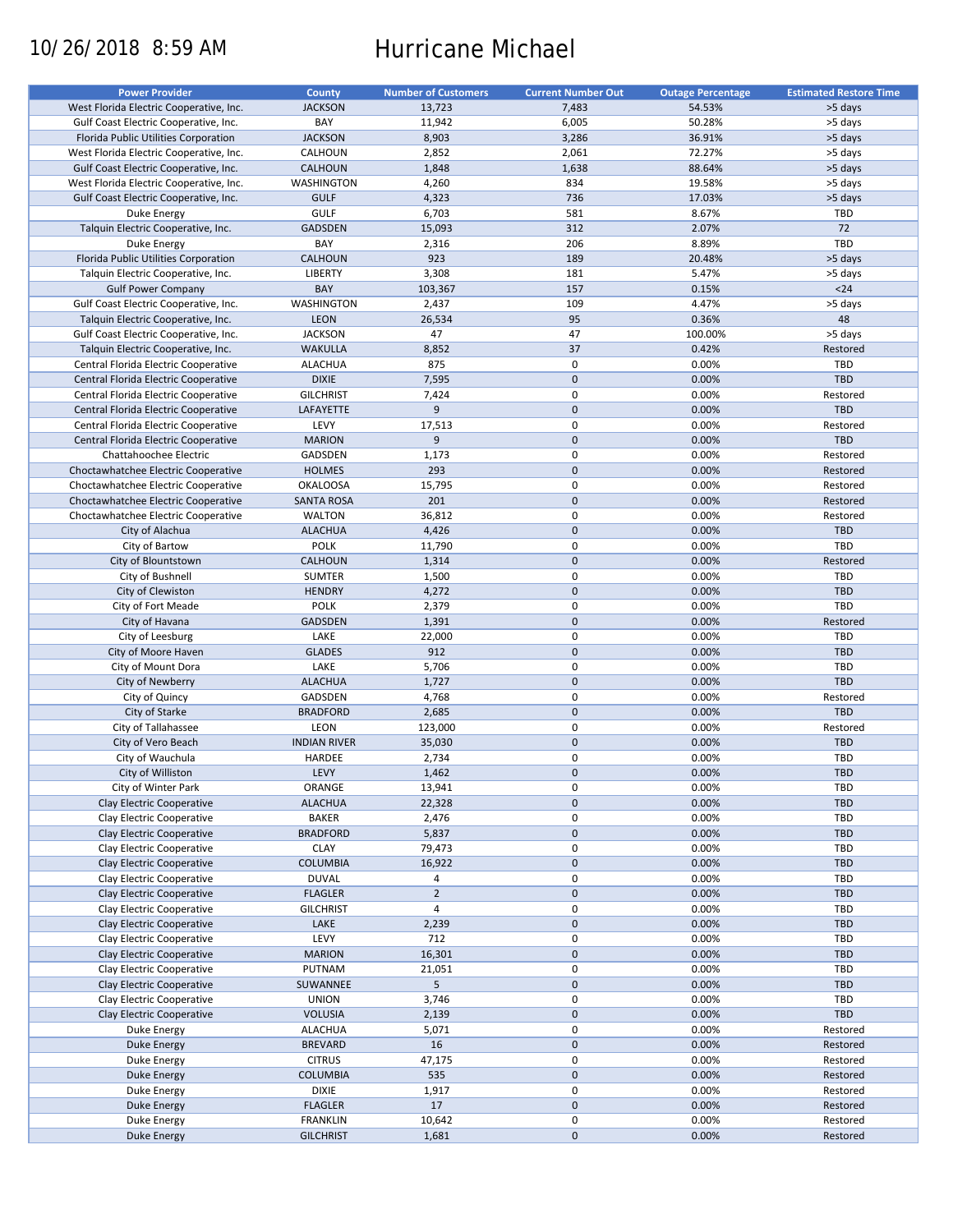### 10/26/2018 8:59 AM Hurricane Michael

| Duke Energy                                        | <b>HAMILTON</b>     | 3,021     | 0            | 0.00% | Restored   |
|----------------------------------------------------|---------------------|-----------|--------------|-------|------------|
|                                                    |                     |           |              |       |            |
| <b>Duke Energy</b>                                 | HARDEE              | 2,746     | $\mathbf{0}$ | 0.00% | Restored   |
| Duke Energy                                        | <b>HERNANDO</b>     | 11,823    | $\mathsf 0$  | 0.00% | Restored   |
| Duke Energy                                        | <b>HIGHLANDS</b>    | 54,128    | $\mathbf 0$  | 0.00% | Restored   |
| Duke Energy                                        | HILLSBOROUGH        | 24        | $\mathsf 0$  | 0.00% | Restored   |
|                                                    |                     |           |              |       |            |
| Duke Energy                                        | <b>JEFFERSON</b>    | 4,829     | $\mathbf 0$  | 0.00% | Restored   |
| <b>Duke Energy</b>                                 | LAFAYETTE           | 880       | $\mathsf 0$  | 0.00% | Restored   |
| <b>Duke Energy</b>                                 | LAKE                | 85,247    | $\mathbf 0$  | 0.00% | Restored   |
| Duke Energy                                        | LEON                | 66        | $\mathsf 0$  | 0.00% | Restored   |
| <b>Duke Energy</b>                                 | LEVY                | 3,840     | $\mathbf 0$  | 0.00% | Restored   |
|                                                    |                     |           |              |       |            |
| Duke Energy                                        | <b>MADISON</b>      | 4,037     | $\mathsf 0$  | 0.00% | Restored   |
| <b>Duke Energy</b>                                 | <b>MARION</b>       | 66,784    | $\mathbf 0$  | 0.00% | Restored   |
| Duke Energy                                        | ORANGE              | 370,927   | $\pmb{0}$    | 0.00% | Restored   |
|                                                    | <b>OSCEOLA</b>      | 48,545    | $\mathbf 0$  | 0.00% | Restored   |
| <b>Duke Energy</b>                                 |                     |           |              |       |            |
| Duke Energy                                        | PASCO               | 140,774   | $\mathsf 0$  | 0.00% | Restored   |
| <b>Duke Energy</b>                                 | <b>PINELLAS</b>     | 526,150   | $\mathbf 0$  | 0.00% | Restored   |
| Duke Energy                                        | <b>POLK</b>         | 103,167   | $\mathsf 0$  | 0.00% | Restored   |
| <b>Duke Energy</b>                                 | <b>SEMINOLE</b>     | 154,215   | $\mathbf 0$  | 0.00% | Restored   |
|                                                    |                     |           |              |       |            |
| Duke Energy                                        | <b>SUMTER</b>       | 10,453    | $\mathsf 0$  | 0.00% | Restored   |
| Duke Energy                                        | SUWANNEE            | 833       | $\mathbf 0$  | 0.00% | Restored   |
| Duke Energy                                        | <b>TAYLOR</b>       | 6,261     | $\mathsf 0$  | 0.00% | Restored   |
|                                                    | <b>VOLUSIA</b>      | 81,049    | $\mathbf 0$  | 0.00% | Restored   |
| <b>Duke Energy</b>                                 |                     |           |              |       |            |
| Duke Energy                                        | WAKULLA             | 7,063     | $\mathsf 0$  | 0.00% | Restored   |
| Escambia River Electric Cooperative, Inc.          | <b>ESCAMBIA</b>     | 3,452     | $\mathbf 0$  | 0.00% | TBD        |
| Escambia River Electric Cooperative, Inc.          | <b>SANTA ROSA</b>   | 7,544     | $\mathsf 0$  | 0.00% | TBD        |
| Florida Keys Electric Cooperative                  |                     |           | $\mathbf 0$  | 0.00% | TBD        |
|                                                    | <b>MONROE</b>       | 31,941    |              |       |            |
| Florida Power and Light Company                    | <b>ALACHUA</b>      | 1,245     | 0            | 0.00% | TBD        |
| Florida Power and Light Company                    | <b>BAKER</b>        | 5,516     | $\mathbf 0$  | 0.00% | <b>TBD</b> |
| Florida Power and Light Company                    | <b>BRADFORD</b>     | 4,070     | $\mathsf 0$  | 0.00% | TBD        |
|                                                    |                     |           |              |       |            |
| Florida Power and Light Company                    | <b>BREVARD</b>      | 312,828   | $\pmb{0}$    | 0.00% | TBD        |
| Florida Power and Light Company                    | <b>BROWARD</b>      | 939,530   | $\pmb{0}$    | 0.00% | TBD        |
| Florida Power and Light Company                    | <b>CHARLOTTE</b>    | 116,579   | $\mathbf 0$  | 0.00% | <b>TBD</b> |
| Florida Power and Light Company                    | <b>CLAY</b>         | 910       | $\mathsf 0$  | 0.00% | TBD        |
|                                                    |                     |           |              |       |            |
| Florida Power and Light Company                    | <b>COLLIER</b>      | 215,499   | $\pmb{0}$    | 0.00% | <b>TBD</b> |
| Florida Power and Light Company                    | COLUMBIA            | 14,144    | 0            | 0.00% | TBD        |
| Florida Power and Light Company                    | <b>DESOTO</b>       | 16,855    | $\mathbf 0$  | 0.00% | TBD        |
| Florida Power and Light Company                    | <b>DUVAL</b>        | 9         | $\mathsf 0$  | 0.00% | <b>TBD</b> |
|                                                    |                     |           |              |       |            |
| Florida Power and Light Company                    | <b>FLAGLER</b>      | 59,608    | $\pmb{0}$    | 0.00% | TBD        |
| Florida Power and Light Company                    | <b>GLADES</b>       | 3,508     | $\mathsf 0$  | 0.00% | TBD        |
| Florida Power and Light Company                    | HARDEE              | 33        | $\mathbf 0$  | 0.00% | TBD        |
| Florida Power and Light Company                    | <b>HENDRY</b>       | 9,892     | $\mathsf 0$  | 0.00% | TBD        |
|                                                    |                     |           |              |       |            |
| Florida Power and Light Company                    | <b>HIGHLANDS</b>    | 519       | $\mathbf 0$  | 0.00% | <b>TBD</b> |
| Florida Power and Light Company                    | <b>INDIAN RIVER</b> | 57,796    | $\mathsf 0$  | 0.00% | <b>TBD</b> |
| Florida Power and Light Company                    | LEE                 | 266,497   | $\mathbf 0$  | 0.00% | TBD        |
| Florida Power and Light Company                    | MANATEE             | 188,203   | $\mathsf 0$  | 0.00% | <b>TBD</b> |
|                                                    |                     |           |              |       |            |
| Florida Power and Light Company                    | <b>MARTIN</b>       | 94,739    | $\mathbf{0}$ | 0.00% | TBD        |
| Florida Power and Light Company                    | MIAMI-DADE          | 1,138,406 | 0            | 0.00% | TBD        |
| Florida Power and Light Company                    | <b>MONROE</b>       | 94        | $\mathbf 0$  | 0.00% | TBD        |
| Florida Power and Light Company                    | NASSAU              | 22,701    | 0            | 0.00% | TBD        |
|                                                    |                     |           |              |       |            |
| Florida Power and Light Company                    | <b>OKEECHOBEE</b>   | 20,142    | $\mathbf 0$  | 0.00% | <b>TBD</b> |
| Florida Power and Light Company                    | ORANGE              | 3         | 0            | 0.00% | <b>TBD</b> |
| Florida Power and Light Company                    | <b>OSCEOLA</b>      | 3         | $\mathbf 0$  | 0.00% | TBD        |
| Florida Power and Light Company                    | PALM BEACH          | 750,041   | 0            | 0.00% | TBD        |
|                                                    |                     |           | $\mathbf 0$  |       |            |
| Florida Power and Light Company                    | PUTNAM              | 20,144    |              | 0.00% | TBD        |
| Florida Power and Light Company                    | SARASOTA            | 270,158   | $\mathsf 0$  | 0.00% | TBD        |
| Florida Power and Light Company                    | <b>SEMINOLE</b>     | 55,586    | $\mathbf 0$  | 0.00% | TBD        |
| Florida Power and Light Company                    | ST. JOHNS           | 91,015    | 0            | 0.00% | TBD        |
|                                                    |                     |           |              |       |            |
| Florida Power and Light Company                    | ST. LUCIE           | 129,369   | $\mathbf 0$  | 0.00% | TBD        |
| Florida Power and Light Company                    | SUWANNEE            | 5,025     | 0            | 0.00% | TBD        |
| Florida Power and Light Company                    | <b>UNION</b>        | 1,637     | $\mathbf 0$  | 0.00% | TBD        |
| Florida Power and Light Company                    | VOLUSIA             | 179,598   | 0            | 0.00% | TBD        |
|                                                    |                     |           |              |       |            |
| Florida Public Utilities Corporation               | <b>LIBERTY</b>      | 773       | $\mathbf 0$  | 0.00% | >5 days    |
| Florida Public Utilities Corporation               | NASSAU              | 15,989    | $\pmb{0}$    | 0.00% | Restored   |
| Fort Pierce Utilities Authority                    | <b>ST. LUCIE</b>    | 27,630    | $\mathbf 0$  | 0.00% | TBD        |
| Gainesville (Gainesville Regional Utilities - GRU) | <b>ALACHUA</b>      | 94,473    | 0            | 0.00% | TBD        |
|                                                    |                     |           |              |       |            |
| Glades Electric Cooperative, Inc.                  | <b>GLADES</b>       | 3,015     | $\mathbf 0$  | 0.00% | TBD        |
| Glades Electric Cooperative, Inc.                  | HARDEE              | 0         | 0            |       | TBD        |
| Glades Electric Cooperative, Inc.                  | <b>HENDRY</b>       | 3,530     | $\mathbf 0$  | 0.00% | <b>TBD</b> |
| Glades Electric Cooperative, Inc.                  | <b>HIGHLANDS</b>    | 7,321     | 0            | 0.00% | TBD        |
|                                                    |                     |           |              |       |            |
| Glades Electric Cooperative, Inc.                  | <b>OKEECHOBEE</b>   | 2,278     | $\mathbf 0$  | 0.00% | TBD        |